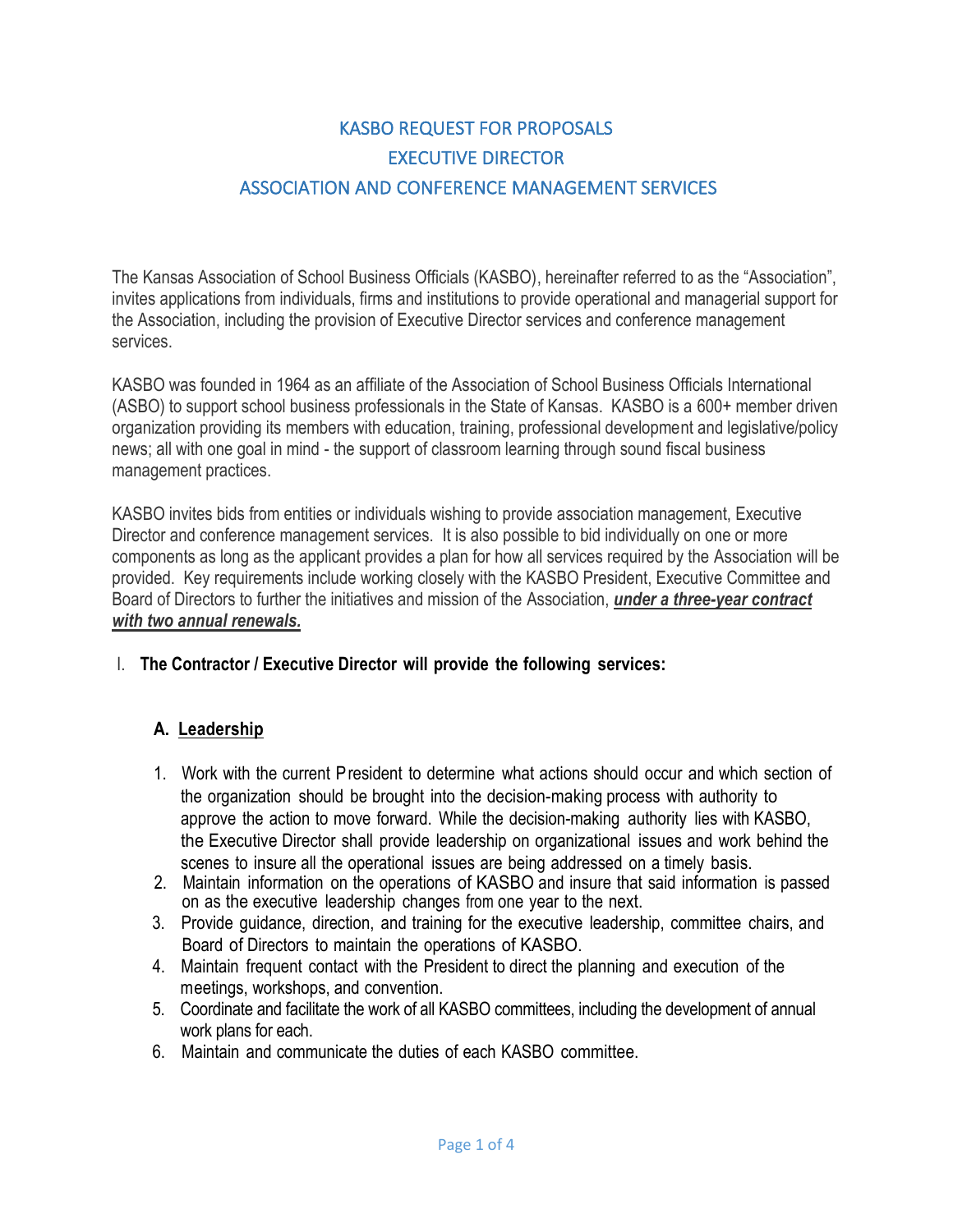## **B. KASBO Annual Convention**

- 1. Maintain and share with the convention planning committee a list of all duties needing assignment for a successful convention.
- 2. Prepare and share with the convention planning committee a report of attendance data, revenues and expenses for the prior five conventions.
- 3. Contact, follow-up and confirm all presenters, with time allowed for each presenter to proof the convention program as it relates to his/her session.
- 4. Contact, follow-up and confirm all entertainment for the convention.
- 5. Contact, follow-up and confirm all venues related to the convention.
- 6. Contact, follow-up and confirm all transportation providers.
- 7. Contact, follow-up, and confirm all arrangements with vendors.
- 8. Ensure the preparation, proofing, printing and assembling of the convention program in an acceptable and reasonable style, format, quality and timetable as established by the KASBO Convention Committee. The quantity will be decided at the time of printing.
- 9. Coordinate the assignment of space for all convention program activities with hotel staff, the KASBO Convention Committee, and appropriate KASBO officers.
- 10. Coordinate all necessary activities to include (but not limited to) registrations for attendees and vendors, preparing packets for attendees, etc.
- 11. Attend the KASBO Convention to assist with the convention as needed.
- 12. Arrange convention meal guarantees with hotel staff and the KASBO Convention Committee.
- 13. Negotiate contracts to the best advantage of KASBO.
- 14. Develop an evaluation process of the convention, including developing an evaluation instrument, tabulating the responses, and organizing the results to be shared with the KASBO Convention Committee and the KASBO Board of Directors.
- 15. Collect and prepare the Executive Director's convention expenses for payment as soon as possible following the state convention.
- 16. Contact, follow-up and confirm all hosts and other convention workers.

### **C. Workshop**

- 1. Arrange for a fall workshop during the year as directed by the Board. Topics are to be coordinated with the Professional Development Committee and the Board of Directors. Fees to the workshop will be approved by the Board of Directors.
- 2. Contact, follow-up and confirm all presenters and make appropriate arrangements for meals, accommodations and meeting spaces.
- 3. Prepare, proof, and print promotional and registration information for the workshop.
- 4. Provide an updated email address list and email promotional and registration information to members.
- 5. Receive and record all revenue using pre-numbered receipt books and/or online registration reports, forwarding complete accounting information to the KASBO Treasurer and Professional Development Committee.
- 6. Develop an evaluation process for the workshop, including developing an evaluation instrument, tabulating the responses, and organizing the results to be shared with the KASBO Professional Development Committee and Board of Directors.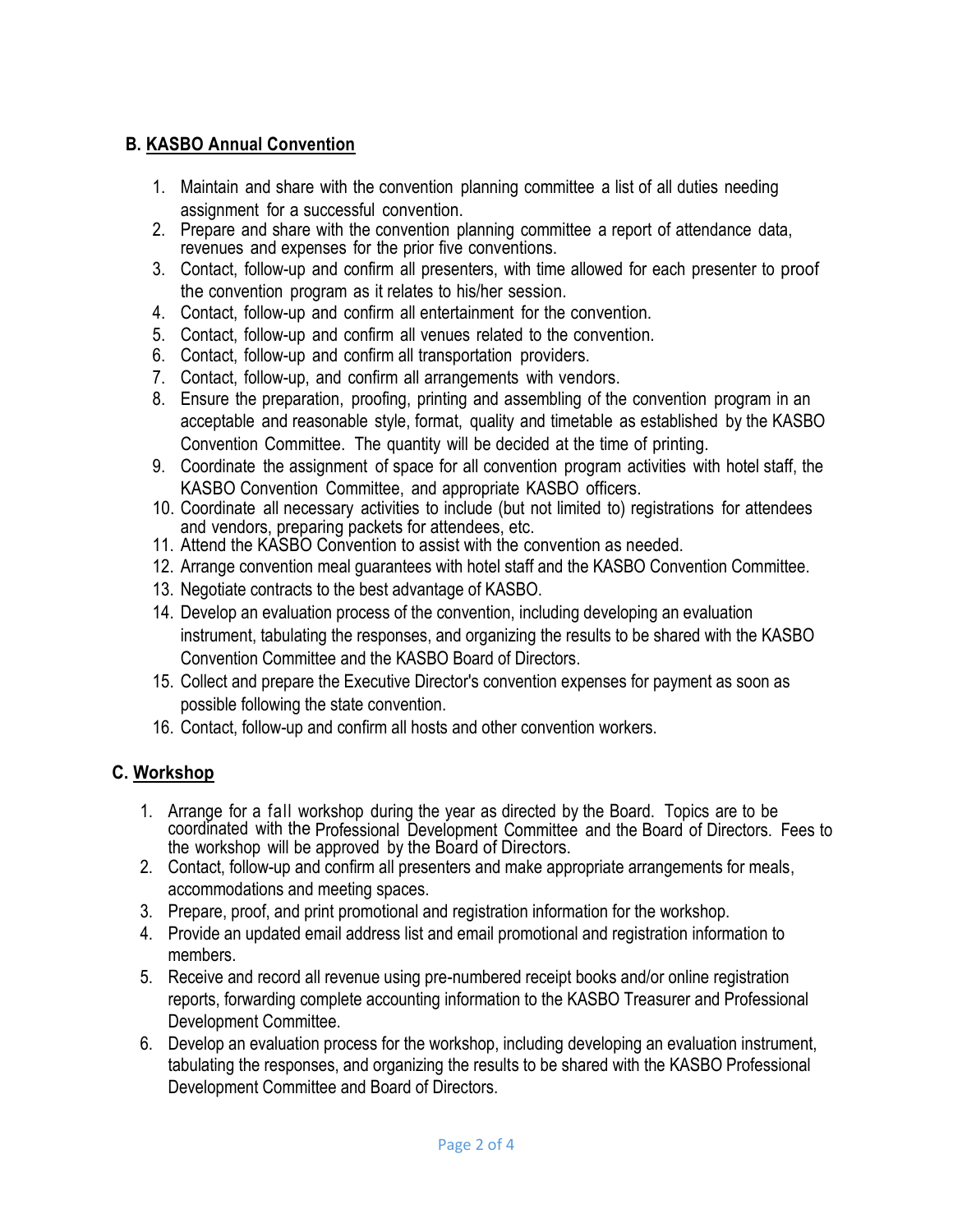### **D. Board/Committee Meetings**

- 1. Schedule meeting space and meals for KASBO board meetings and KASBO committee meetings.
- 2. Prepare agendas for meetings in consultation with the President.
- 3. Attend all Board and committee meetings.
- 4. Provide communicationto all committees and the Board regarding the meeting schedules.

## **E**. <u>Membership Data</u>

- 1. Develop and maintain the KASBO membership database providing KASBO Board and standing committees with accurate membership information and records in the form of regular reports.
- 2. Develop an email group list of the membership for sending newsletters, convention and workshop publicity, reminders and invitations.
- 3. Provide updated email addresses for other KASBO uses.
- 4. Encourage and promote KASBO membership, making personal contact as needed.

### **F. Association of School Business Officials International (ASBO)**

- 1. Contact, follow-up, confirm and make appropriate arrangements for meals, accommodations, hospitality suites, and meeting spaces for Kansas attendees.
- 2. Attend the ASBO Convention to assist as needed, including travel and registration arrangements for the KASBO officers attending.
- 3. Assist as needed in the campaign of KASBO members running for ASBO office, including, but not limited to, coordination of food and entertainment for a reception, preparation of invitations to a reception, and Kansas pins and other items for distribution.
- 4. Stock the KASBO hospitality suite with refreshments, if applicable.
- 5. At the direction of the Board, attend the ASBO Leadership convention and arrange travel for KASBO officers approved to attend.
- 6. Serves as liaison to, and networks with, the Executive Directors of other ASBO organizations.

# **G. Accounting**

- 1. Develop an annual budget for the organization.
- 2. Coordinate filing of financial reports required with the KASBO Treasurer.
- 3. Receive and record all revenue using pre-numbered receipt books and/or online registration reports, forwarding complete accounting of information to the KASBO Treasurer and appropriate committee.

### **H. Vendor Development**

- 1. Develop and maintain vendor sponsor relationships; cultivate existing sponsors with the goal of increasing their sponsorship level.
- 2. Perform post-conference follow-ups with vendor sponsors to determine any concerns they may have and suggest improvements to the Board.
- 3. Solicit participation and sponsorship of new vendors.
- 4. Assist vendor partners with event coordination (ex. annual golf/bowling tournaments).